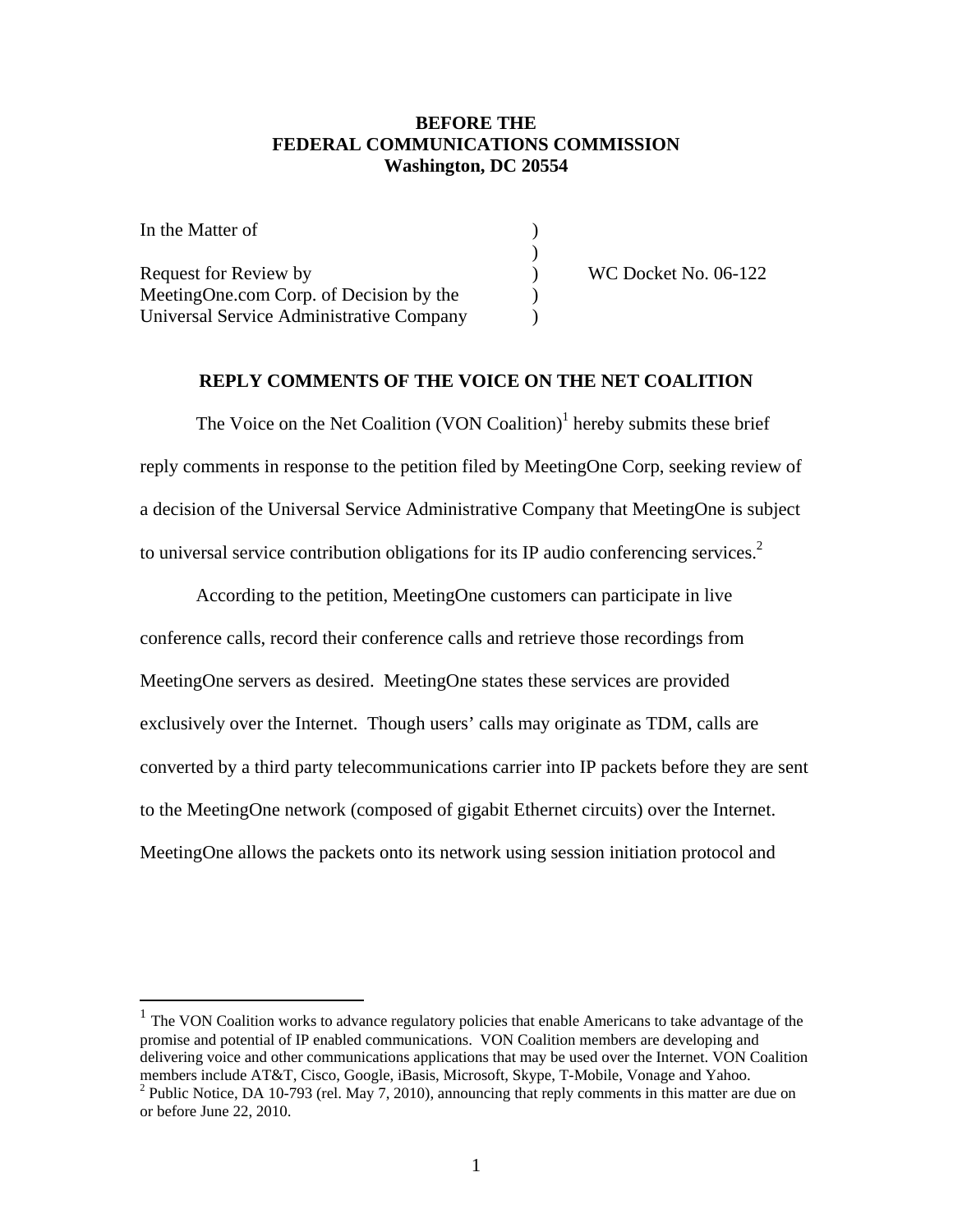real-time transport protocol, where they are combined with other packets associated with the specific conference. $3$ 

 The VON Coalition is not taking any position on whether MeetingOne should contribute to the Universal Service Fund ("USF"), but submits that any Commission decision on the MeetingOne petition should specifically delineate the limits of USF application to collaboration and conferencing services. Online collaboration tools are information services as defined by the Communications Act, are today exempt from USF, and they should continue to be exempt. $4$  However, the very existence of MeetingOne's petition, which was the result of MeetingOne's uncertainty regarding the limits of USF applicability, demonstrates that this clarification is necessary. Although the industry understands that revenues from information services are not included within the assessment for USF contributions, there continues to be uncertainty regarding the limits of those information services with respect to collaboration and conferencing. Therefore, the Commission should use this opportunity to provide this much-needed clarity.

 Specifically, the Commission should confirm that any service that includes a bundle of collaborative features that are information services -- such as PC-to-PC VoIP, document sharing, desktop sharing, instant messaging and video conferencing – should remain exempt from USF, even if the service includes a feature that would allow PSTN users to join a collaboration session. The FCC cannot expand USF to include contributions from information service providers without specific Congressional changes

 $\overline{a}$ 

<sup>&</sup>lt;sup>3</sup> MeetingOne Corp. Request for Review of Universal Service Administrator Decision, CC Docket No. 96-45, filed May 3, 2010, at 3-4.

<sup>&</sup>lt;sup>4</sup> The 1996 Act creates a distinction between "telecommunications services" and "information services." The first consists of pure transmission services offered to end users without change in form or content, and subject to common-carrier regulation. 47 U.S.C. § 153(43). The second, in contrast, offers the ability, for example, to store, retrieve, utilize and/or manipulate "information." 47 U.S.C. § 153(20). Information services are not subject to regulation under Title II of the Communications Act. See, National Cable & Telecommunications Assn. v. Brand X Internet Services, 545 U.S. 967, 970 (2005).